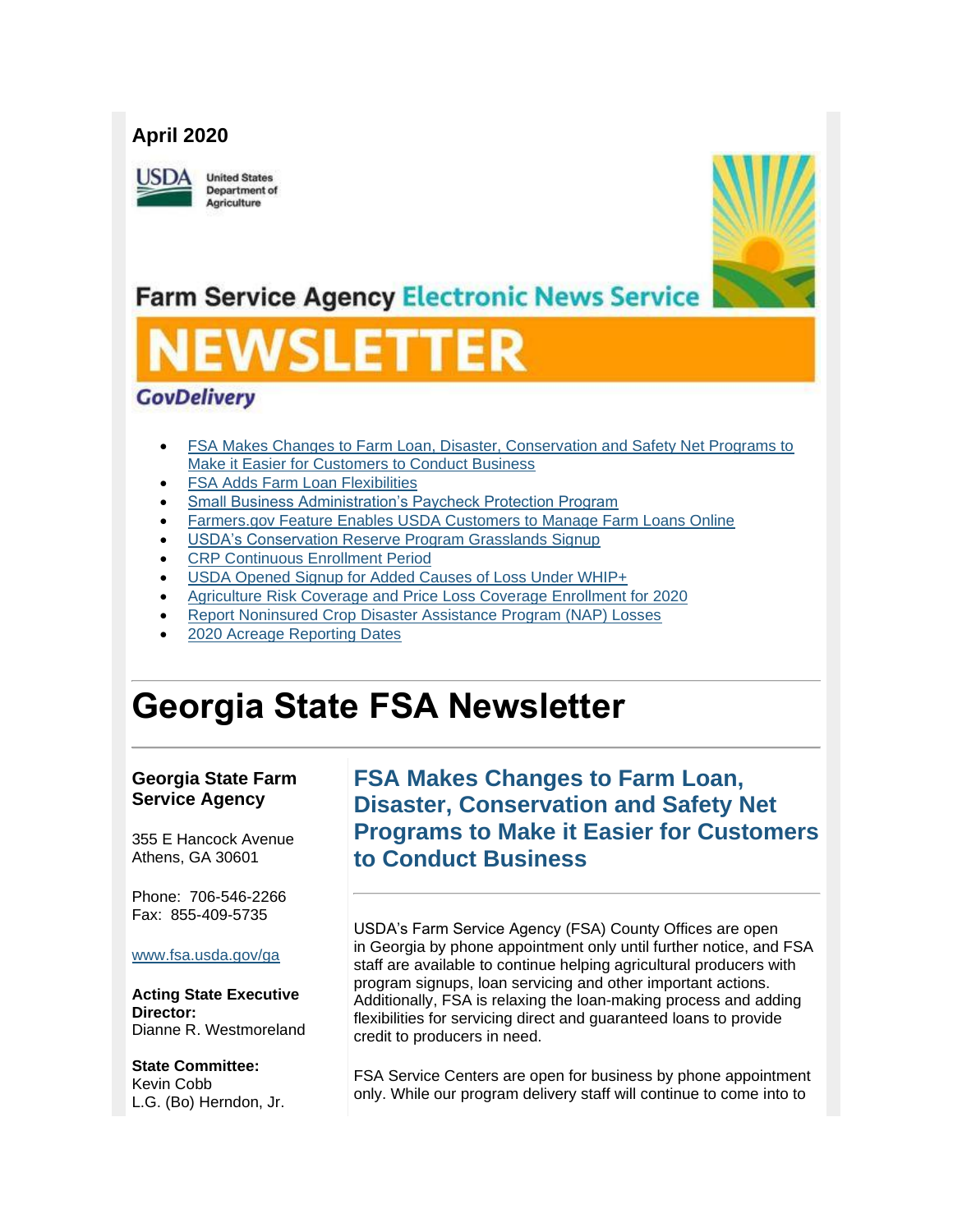Allen Poole Meredith McNair Rogers Donnie Smith

#### **Administrative Officer:**

Dianne R. Westmoreland

**Farm Loan Chief:** Robert Tyson

**Farm Programs Chief:** Brett Martin

**Public Affairs/Outreach:** Neal Leonard

To find contact information for your local office go to [www.fsa.usda.gov/ga](http://www.fsa.usda.gov/ga)

the office, they will be working with our agricultural producers by phone and using email and online tools whenever possible.

FSA is delivering programs and services, including:

- Farm loans;
- Commodity loans:
- Farm Storage Facility Loan program;
- Disaster assistance programs, including signup for the Wildfire and Hurricane Indemnity Program Plus (this includes producers now eligible because of losses due to drought and excess moisture in 2018 and 2019);
- Safety net programs, including 2020 signup for the Agriculture Risk Coverage and Price Loss Coverage programs;
- Conservation programs; and
- Acreage reports.

FSA is relaxing the loan making process and adding flexibilities for servicing direct and guaranteed loans to provide credit to producers in need. For a full list of flexibilities, visit [farmers.gov/coronavirus.](http://www.farmers.gov/coronavirus?utm_medium=email&utm_source=govdelivery)

**Contacting FSA -** FSA will be accepting additional forms and applications by facsimile or electronic signature. Some services are also available online to customers with an eAuth account, which provides access to the [farmers.gov](http://www.farmers.gov/?utm_medium=email&utm_source=govdelivery) portal where producers can view USDA farm loan information and payments and view and track certain USDA program applications and payments. Customers can track payments, report completed practices, request conservation assistance and electronically sign documents. Customers who do not already have an eAuth account can enroll at [farmers.gov/sign](https://www.farmers.gov/sign-in?utm_medium=email&utm_source=govdelivery)[in.](https://www.farmers.gov/sign-in?utm_medium=email&utm_source=govdelivery)

FSA encourages producers to contact their County Office to discuss these programs and any current, and future, temporary changes to farm loan deadlines and the loan servicing options available. For Service Center contact information, visit [farmers.gov/coronavirus.](https://www.farmers.gov/coronavirus?utm_medium=email&utm_source=govdelivery)

## <span id="page-1-0"></span>**FSA Adds Farm Loan Flexibilities**

Farm loans are critical for annual operating and family living expenses, emergency needs and cash flow, especially in tough times. The Farm Service Agency (FSA) is providing additional flexibilities to provide producers with credit options. We encourage direct loan applicants and borrowers to contact their County Office to discuss these programs and any current, and future, temporary changes to farm loan deadlines and the loan servicing options available. Customers participating in FSA's guaranteed loan programs are encouraged to contact their lender. For a full list of flexibilities, visit [farmers.gov/coronavirus.](http://www.farmers.gov/coronavirus?utm_medium=email&utm_source=govdelivery)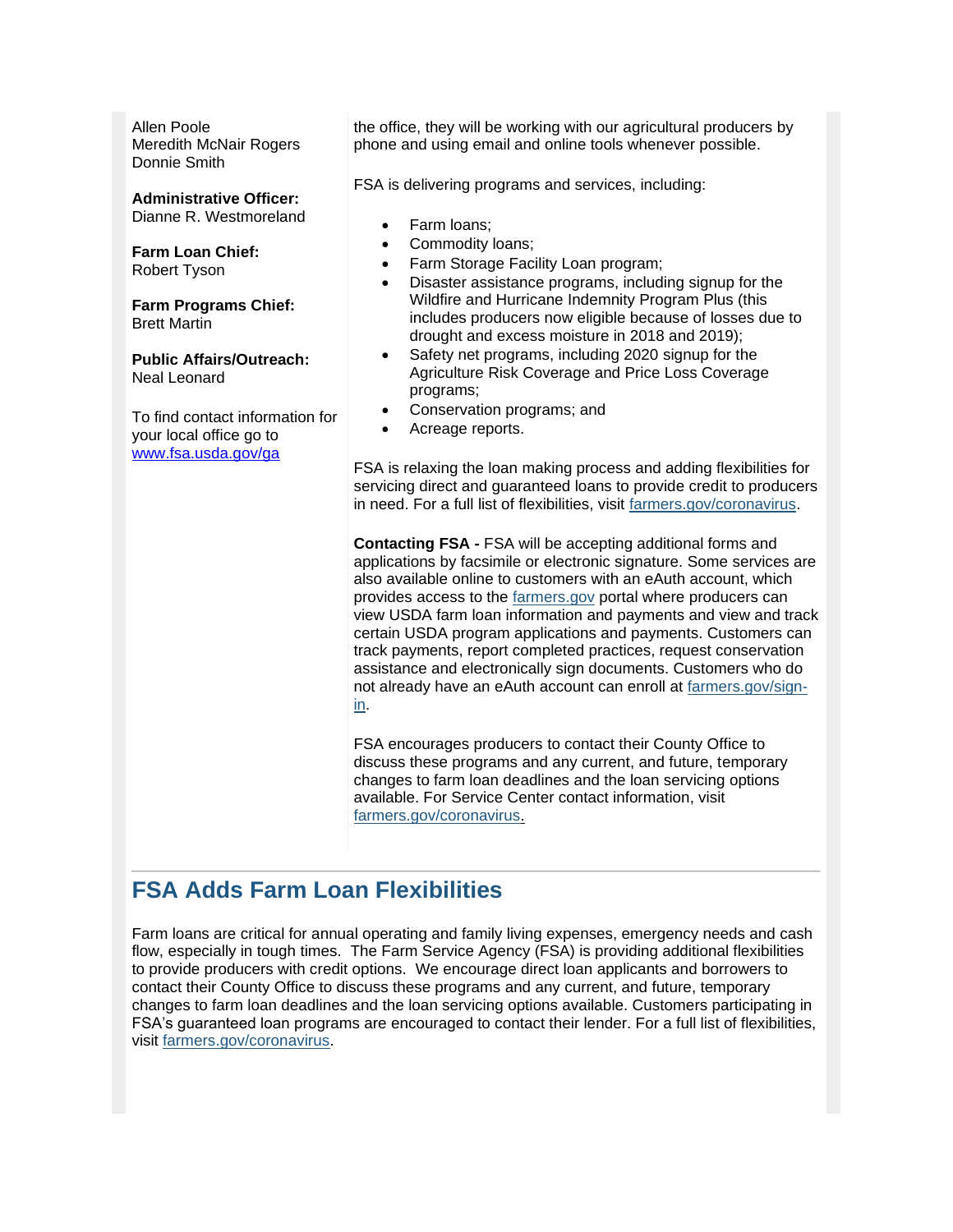## <span id="page-2-0"></span>**Small Business Administration's Paycheck Protection Program**

The Paycheck Protection Program (PPP) is a guaranteed loan program administered by the Small Business Administration (SBA). The purpose of the program is to support small businesses and help support their payroll during the coronavirus situation.

Agricultural producers, farmers, and ranchers with 500 or fewer employees whose principal place of residence is in the United States are eligible.

Farms are eligible if: (i) the farm has 500 or less employees, **OR** (ii) it fits within the revenue-based size standard, which is on average annual receipts of \$1 million.

Additionally, farms can qualify for PPP if meeting SBA's "alternative size standard." The "alternative size standard" is currently: (1) a maximum net worth of the business not more than \$15 million, **AND** (2) the average net income Federal income taxes of the business for the two full fiscal years before the date of the application be not more than \$5 million.

Small agricultural cooperatives may receive PPP loans as long as other eligibility requirements are met. Other forms of cooperatives may be eligible provided they comply with all other Loan Program Requirements (as defined in 13 CFR 120.10).

In regard to H-2A or H-2B workers on payroll, only employees with a principal place of residence in the U.S. count toward eligibility and calculation of the PPP loan amount.

SBA requires sole proprietors, independent contractors, and other eligible self-employed individuals to provide documentation to its lender that the business was in operation as of February 15, 2020. This documentation may include payroll processor records, payroll tax filings, or Form 1099-MISC, or income and expenses from a sole proprietorship. For borrowers who do not have any such documentation, the borrower must provide other supporting documentation to its lender, such as bank records, sufficient to demonstrate the qualifying payroll amount.

Documentation options for payroll tax filings include the following:

IRS Form 941 (quarterly wages); IRS Form 944 (calendar year wages); State income, payroll and unemployment insurance filings; QuickBooks; bank repository accounts; and/or internally generated profit and loss statements. However:

- Nonprofit organizations must include IRS Form 990;
- Sole proprietors must include IRS Form 1040 Schedule C;
- Any entity that filed IRS Form 1099-MISC must include this form;
- Seasonal employers must document the period beginning February 15, 2019 through June 30, 2019

More extensive FAQs can be found at the Treasury Department's [CARES Act website.](https://gcc02.safelinks.protection.outlook.com/?data=02%7C01%7C%7C61c558bdfcff4f0fa86c08d7db340828%7Ced5b36e701ee4ebc867ee03cfa0d4697%7C0%7C0%7C637218888826968314&reserved=0&sdata=w5ywC6BatLe6a77pfKiBrlCxM0xvAzVtEo%2BiRy8b1XY%3D&url=https%3A%2F%2Fhome.treasury.gov%2Fsystem%2Ffiles%2F136%2FPaycheck-Protection-Program-Frequenty-Asked-Questions.pdf%3Futm_medium%3Demail%26utm_source%3Dgovdelivery&utm_medium=email&utm_source=govdelivery)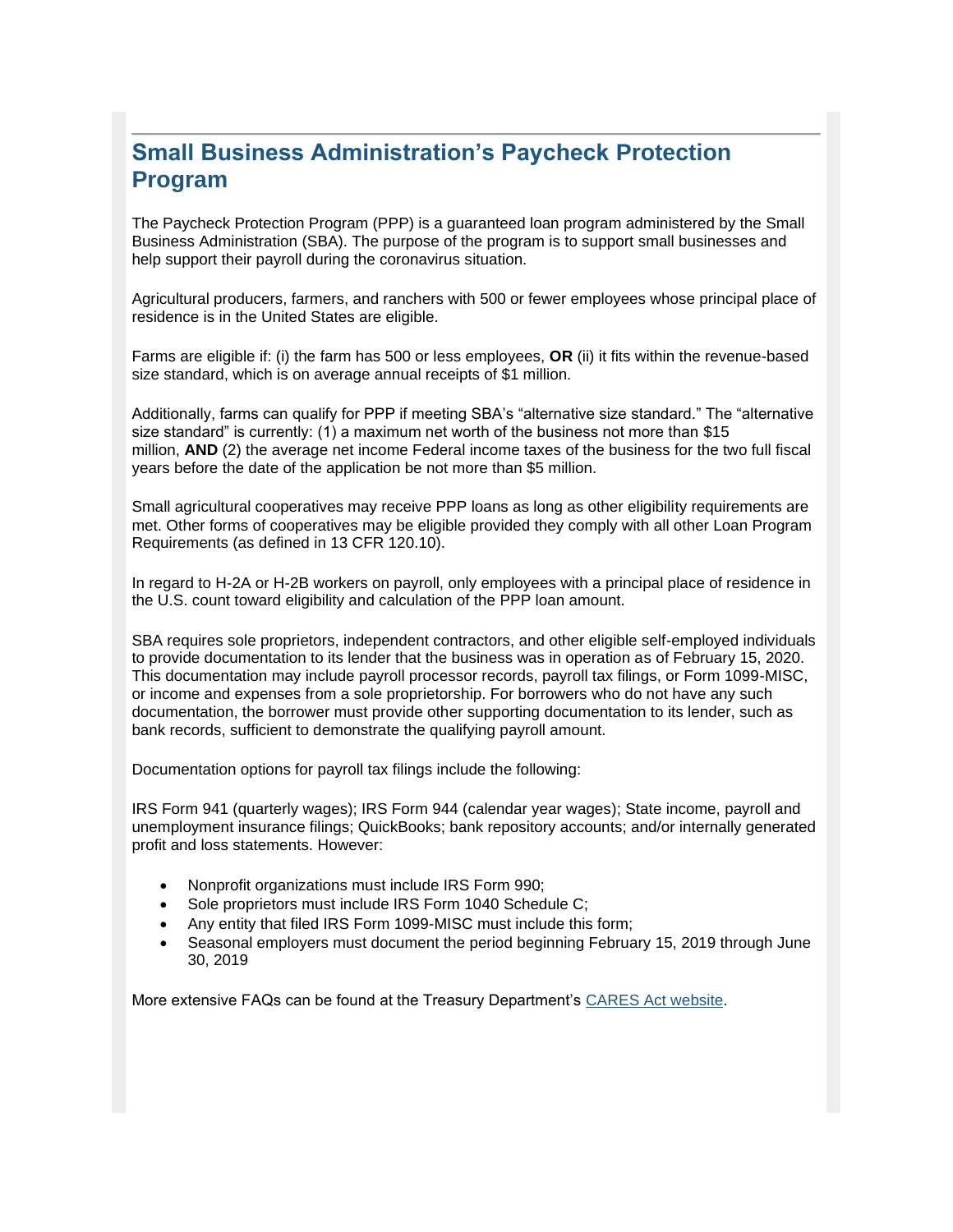## <span id="page-3-0"></span>**Farmers.gov Feature Enables USDA Customers to Manage Farm Loans Online**

Do you have loans through USDA? If so, you can login to view loan information, history and payments through farmers.gov, USDA's self-service website available to agricultural producers.

Using a desktop, tablet, or phone, the "My Financial Information" feature enables you to view:

- loan information;
- interest payments for the current calendar year (including year-to-date interest paid for the past five years);
- loan advance and payment history;
- paid-in-full and restructured loans; and
- account alerts giving borrowers important notifications regarding their loans.

Currently, access is only available for customers doing business as individuals. Entities, such as an LLC or Trust, cannot access the portal at this time, but access is being planned.

Users are recommended to use Google Chrome, Mozilla Firefox and Microsoft Edge.

#### <span id="page-3-1"></span>**USDA's Conservation Reserve Program Grasslands Signup**

Farmers and ranchers may apply to enroll grasslands in the Conservation Reserve Program (CRP) Grasslands signup. The signup runs through May 15.

Through CRP Grasslands, participants retain the right to conduct common grazing practices, such as haying, mowing or harvesting seed from the enrolled land. Timing of some activities may be restricted by the primary nesting season of birds.

Participants will receive an annual rental payment and may receive up to 50 percent cost-share for establishing approved conservation practices. The duration of the CRP contract is either 10 or 15 years. FSA will rank applications using a number of factors including existence of expiring CRP land, threat of conversion or development, existing grassland, and predominance of native species cover, and cost.

The 2018 Farm Bill set aside 2 million acres for CRP Grassland enrollment. CRP is one of the largest conservation programs at USDA. CRP marks its 35-year anniversary in 2020 with 22 million acres currently enrolled.

For more information or to enroll in CRP Grasslands, contact your local FSA County Office or visit [fsa.usda.gov/crp.](https://gcc02.safelinks.protection.outlook.com/?url=https%3A%2F%2Fwww.fsa.usda.gov%2Fprograms-and-services%2Fconservation-programs%2Fconservation-reserve-program%2Findex%3Futm_medium%3Demail%26utm_source%3Dgovdelivery&data=02%7C01%7C%7C7a0f496f87f94a70313908d7e077fce7%7Ced5b36e701ee4ebc867ee03cfa0d4697%7C0%7C0%7C637224678259108904&sdata=DSl2T5RYlyZNIOn29ACpJQ%2F7PYEa2M0mOt12%2FCywGFE%3D&reserved=0) To locate your local FSA office, visit [farmers.gov/service-locator.](https://www.farmers.gov/service-center-locator?utm_medium=email&utm_source=govdelivery)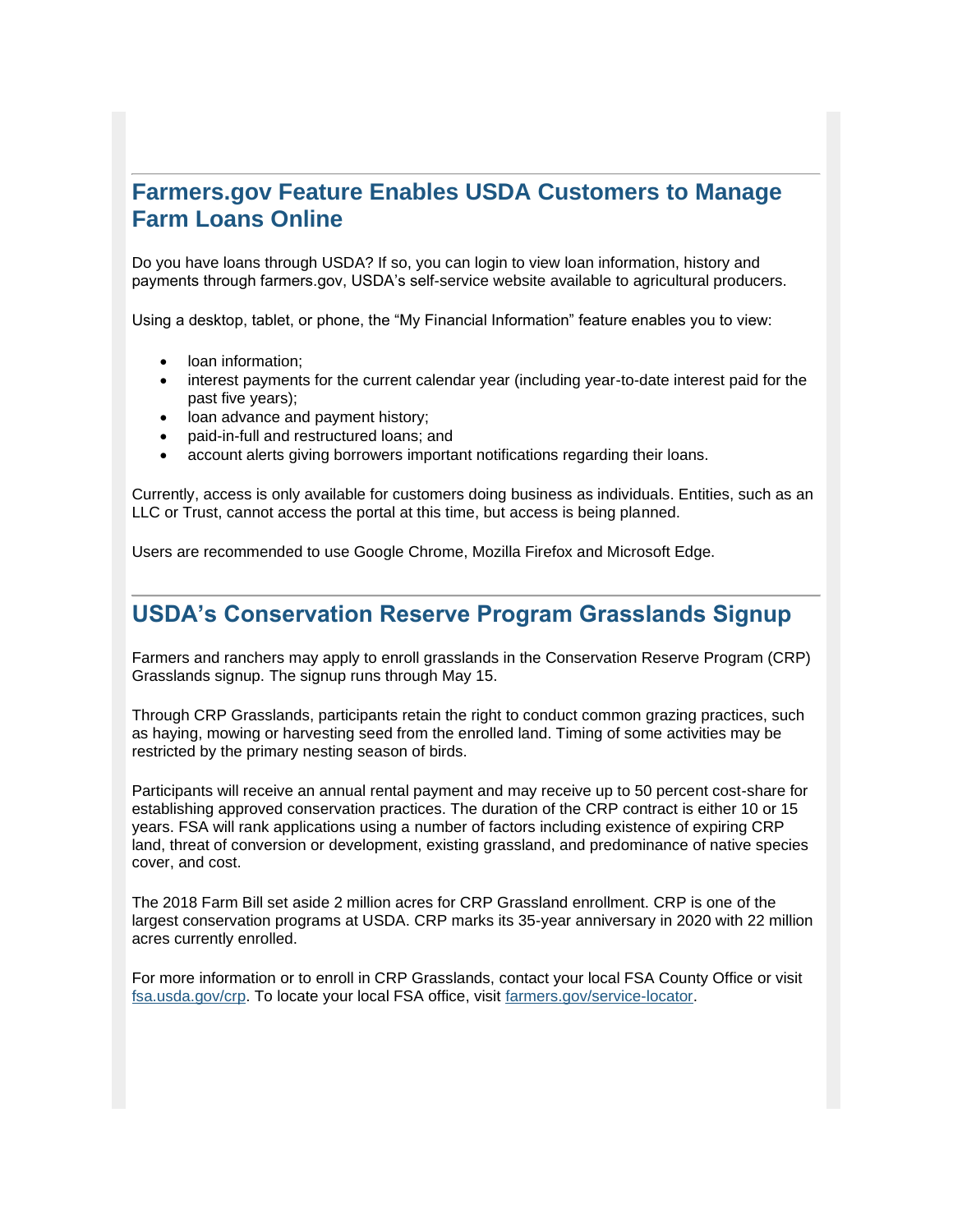## <span id="page-4-0"></span>**CRP Continuous Enrollment Period**

The Farm Service Agency is accepting offers for specific conservation practices under the [Conservation Reserve Program \(CRP\) Continuous Signup.](https://gcc02.safelinks.protection.outlook.com/?url=https%3A%2F%2Fwww.fsa.usda.gov%2FAssets%2FUSDA-FSA-Public%2Fusdafiles%2FFactSheets%2F2019%2Fcrp_continuous_enrollment_period-fact_sheet.pdf%3Futm_medium%3Demail%26utm_source%3Dgovdelivery&data=02%7C01%7C%7C7a0f496f87f94a70313908d7e077fce7%7Ced5b36e701ee4ebc867ee03cfa0d4697%7C0%7C1%7C637224678259108904&sdata=YVWCzIbNS8pKB3vevpCEW0ByvA0Ah7XAdQTo%2FbpZOPE%3D&reserved=0)

CRP is a voluntary program that contracts with agricultural producers so that environmentally sensitive agricultural land is devoted to conservation benefits. CRP participants establish long-term, resource-conserving vegetative species, such as approved grasses or trees (known as "covers"), to control soil erosion, improve the water quality and enhance wildlife habitat. In return, FSA provides participants with annual rental payments and cost-share assistance. Continuous signup enrollment contracts are 10 to 15 years in duration.

Under continuous CRP signup, environmentally sensitive land devoted to certain conservation practices can be enrolled in CRP at any time. Offers are automatically accepted provided the land and producer meet certain eligibility requirements and the enrollment levels do not exceed the statutory cap.

Unlike CRP enrollments under general CRP signups or CRP Grasslands, offers for continuous enrollment are not subject to competitive bidding during specific periods.

For more information, including a list of acceptable practices, visit [fsa.usda.gov/crp.](https://gcc02.safelinks.protection.outlook.com/?url=https%3A%2F%2Fwww.fsa.usda.gov%2Fprograms-and-services%2Fconservation-programs%2Fconservation-reserve-program%2Findex%3Futm_medium%3Demail%26utm_source%3Dgovdelivery&data=02%7C01%7C%7C7a0f496f87f94a70313908d7e077fce7%7Ced5b36e701ee4ebc867ee03cfa0d4697%7C0%7C0%7C637224678259118853&sdata=l3zTFHDjbQ91TcB9Zv7X2Ws8PTLLuq%2BTqh%2F0ybbIcIc%3D&reserved=0)

### <span id="page-4-1"></span>**USDA Opened Signup for Added Causes of Loss Under WHIP+**

USDA announced additional disaster assistance available to agricultural producers, including producers impacted by drought and excess moisture. Through WHIP+, USDA is helping producers recover from losses related to 2018 and 2019 natural disasters.

USDA's Farm Service Agency (FSA) opened signup on March 23 for producers to apply for eligible losses of drought (D3 or above) and excess moisture.

In June 2019, more than \$3 billion was made available through a disaster relief package passed by Congress and signed by President Trump. In December 2019, Congress passed, and President Trump signed the Further Consolidated Appropriations Act of 2020 that provides an additional \$1.5 billion for the continuation of disaster assistance program delivery.

#### **WHIP+ New Qualifying Disaster Events**

The bill added excessive moisture and D3 and D4 drought as qualifying losses for WHIP+ assistance.

Producers who suffered either of these types of loss in 2018 and/or 2019 can apply for WHIP+ assistance at their local FSA office. For drought, a producer is eligible if any area of the county in which the loss occurred was rated D3 (Extreme Drought) or higher on the U.S. Drought Monitor during calendar years 2018 or 2019.

#### **WHIP+ for Quality Loss**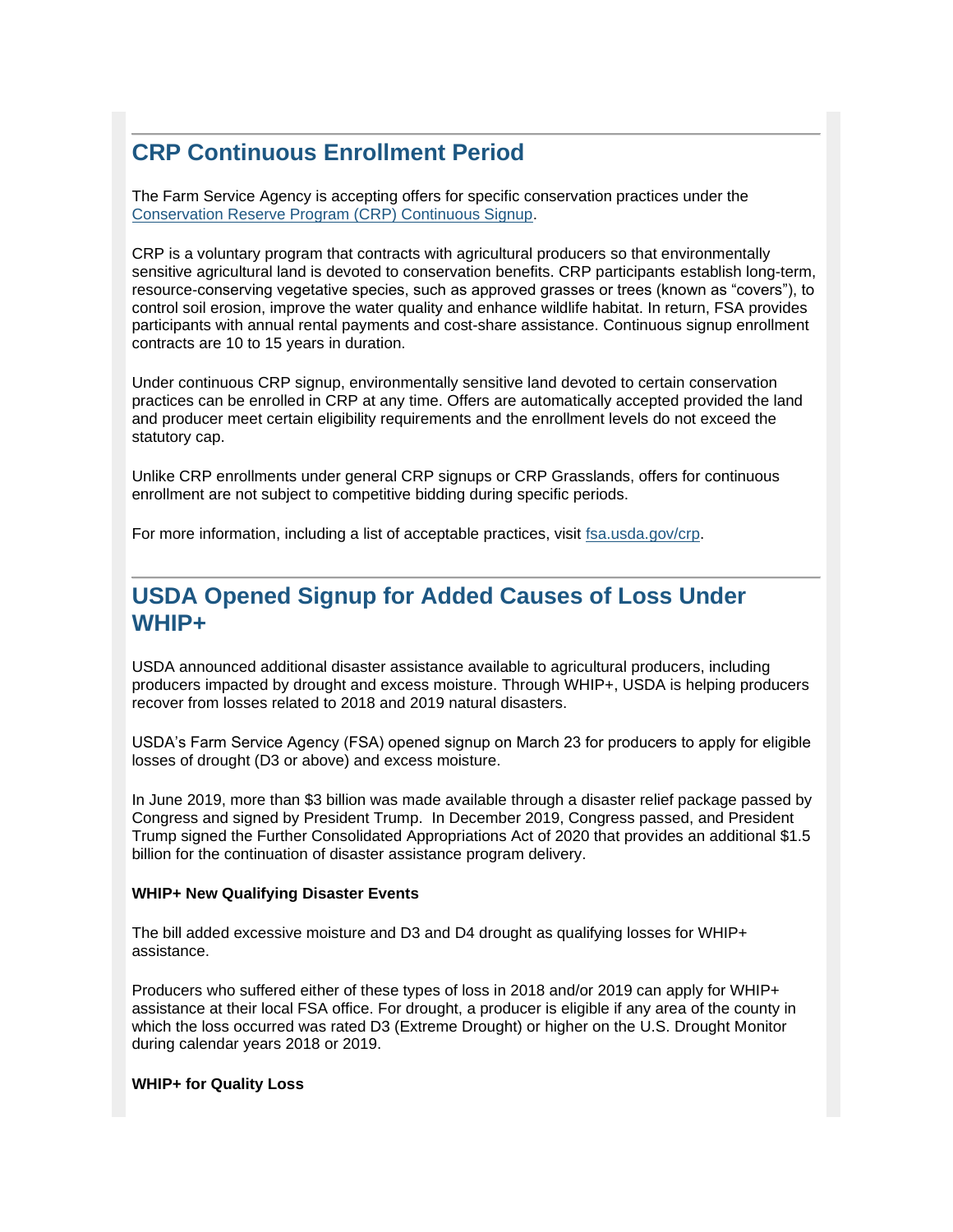In addition, producers have reported widespread crop quality loss from eligible disaster events that results in price deductions or penalties when marketing the damaged crops. The Appropriations bill expands WHIP+ to include assistance for crop quality loss. FSA is gathering data and input from producers and stakeholders regarding the extent and types of quality loss nationwide.

#### **Eligibility**

To be eligible for WHIP+, producers must have suffered losses of certain crops, trees, bushes, or vines in counties with a Presidential Emergency Disaster Declaration or a Secretarial Disaster Designation (primary counties only) for the following named natural disaster events; hurricanes, floods, tornadoes, typhoons, volcanic activity, snowstorms, wildfires, and now excessive moisture that occurred in 2018 or 2019. Also, losses located in a county not designated by the Secretary as a primary county may be eligible if the producer provides documentation showing that the loss was due to a qualifying natural disaster event.

For drought, counties having a D3 or D4 Drought Monitor classification in any portion of the county anytime during calendar year 2018 or 2019 will also be eligible.

A list of counties that received qualifying hurricane declarations and designations is available at [farmers.gov/recover/whip-plus.](http://www.farmers.gov/whip-plus?utm_medium=email&utm_source=govdelivery) The U.S. Drought Monitor is available at [https://droughtmonitor.unl.edu/.](https://gcc02.safelinks.protection.outlook.com/?url=https%3A%2F%2Fdroughtmonitor.unl.edu%2F%3Futm_medium%3Demail%26utm_source%3Dgovdelivery&data=02%7C01%7C%7C7a0f496f87f94a70313908d7e077fce7%7Ced5b36e701ee4ebc867ee03cfa0d4697%7C0%7C1%7C637224678259118853&sdata=26YKTbCZEjVKFfrawQwyK9VdVneXctBVz7DTKiWLnmA%3D&reserved=0)

Because livestock losses are covered by other disaster recovery programs offered through FSA, these losses are not eligible for WHIP+.

#### <span id="page-5-0"></span>**Agriculture Risk Coverage and Price Loss Coverage Enrollment for 2020**

USDA's Farm Service Agency (FSA) encourages agricultural producers to enroll now in the Agriculture Risk Loss (ARC) and Price Loss Coverage (PLC) programs. The deadline to enroll for the 2020 crop year is June 30, 2020. By enrolling soon, producers can beat the rush as the deadline nears.

FSA offices have multiple programs competing for the time and attention of our staff. Because of the importance and complexities of the ARC and PLC programs; and to ensure FSA meets your program delivery expectations, please do not wait to start the enrollment process. Contact your FSA County Office and make an appointment soon to ensure your elections are made and contracts signed well ahead of the deadline.

ARC and PLC provide financial protections to farmers from substantial drops in crop prices or revenues and are vital economic safety nets for most American farms.

The programs cover the following commodities: barley, canola, large and small chickpeas, corn, crambe, flaxseed, grain sorghum, lentils, mustard seed, oats, peanuts, dry peas, rapeseed, long grain rice, medium and short grain rice, safflower seed, seed cotton, sesame, soybeans, sunflower seed and wheat.

Farm owners have a one-time opportunity to update PLC payment yields that take effect beginning with crop year 2020. If the owner accompanies the producer to the office, the yield update and enrollments may be completed during the same office visit.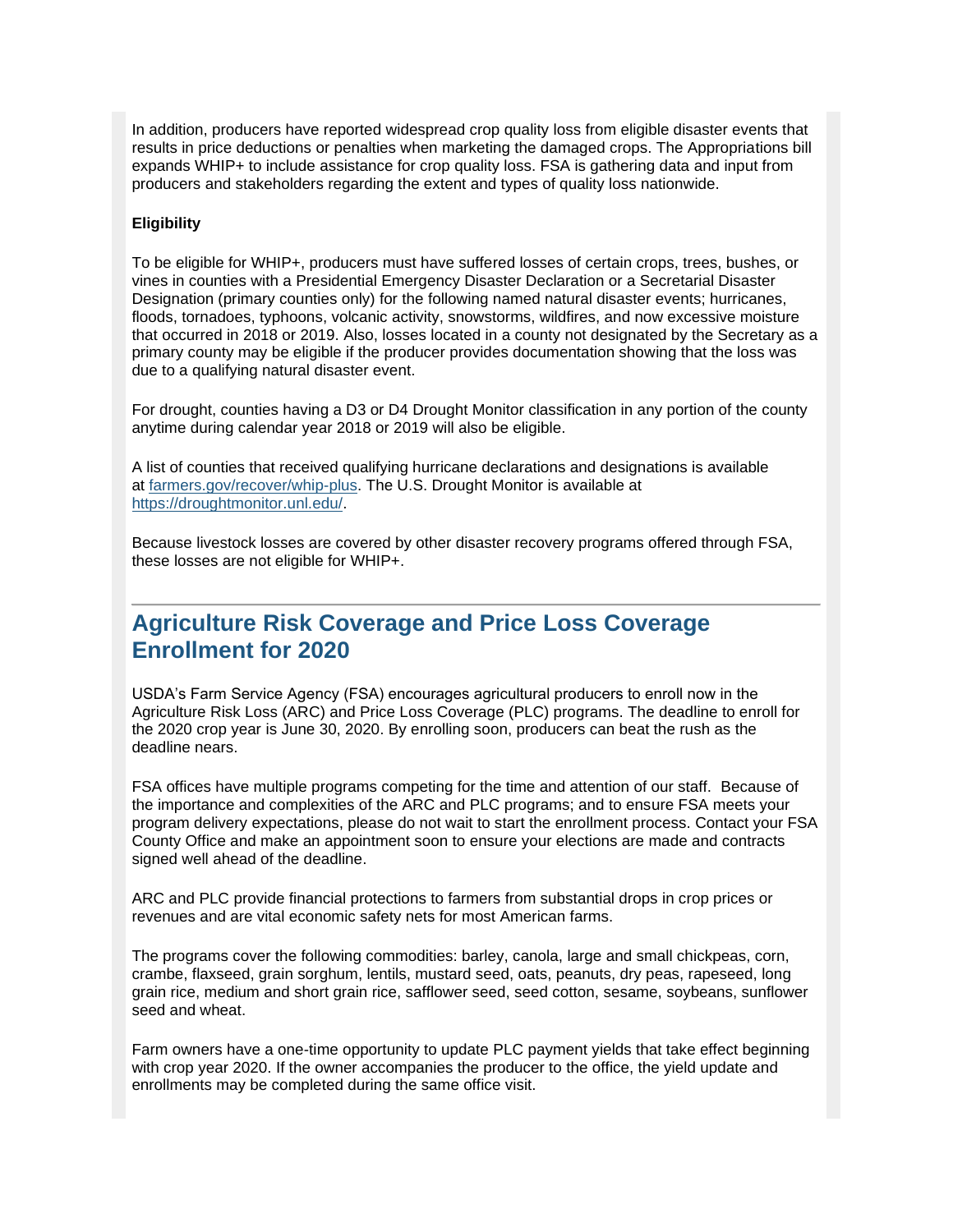#### **More Information**

For more information on ARC and PLC, download our [program fact sheet](https://gcc02.safelinks.protection.outlook.com/?data=02%7C01%7C%7Ce90faadfc63e47d45f7508d799d0b87e%7Ced5b36e701ee4ebc867ee03cfa0d4697%7C0%7C0%7C637146994033875406&reserved=0&sdata=JK5MDjrAUaio%2Fj9PfP8gvgj5Q%2FVuu1iESaY7mGbkP1U%3D&url=https%3A%2F%2Fwww.fsa.usda.gov%2FAssets%2FUSDA-FSA-Public%2Fusdafiles%2FFactSheets%2F2019%2Farc-plc_overview_fact_sheet-aug_2019.pdf%3Futm_medium%3Demail%26utm_source%3Dgovdelivery&utm_medium=email&utm_source=govdelivery) or our 2014-2018 farm [bills comparison fact sheet.](https://gcc02.safelinks.protection.outlook.com/?data=02%7C01%7C%7Ce90faadfc63e47d45f7508d799d0b87e%7Ced5b36e701ee4ebc867ee03cfa0d4697%7C0%7C0%7C637146994033875406&reserved=0&sdata=ztcHobFxbL0rhSEWwUBR2SPvSYdTuc8jUk4oI2vUG54%3D&url=https%3A%2F%2Fwww.fsa.usda.gov%2FAssets%2FUSDA-FSA-Public%2Fusdafiles%2FFactSheets%2F2019%2Farc-plc_farm_bill_comparisons-fact_sheet-aug-2019.pdf%3Futm_medium%3Demail%26utm_source%3Dgovdelivery&utm_medium=email&utm_source=govdelivery) Online ARC and PLC election decision tools are available at [fsa.usda.gov/arc/plc.](https://gcc02.safelinks.protection.outlook.com/?url=https%3A%2F%2Fwww.fsa.usda.gov%2Fprograms-and-services%2Farcplc_program%2Findex%3Futm_medium%3Demail%26utm_source%3Dgovdelivery&data=02%7C01%7C%7C7a0f496f87f94a70313908d7e077fce7%7Ced5b36e701ee4ebc867ee03cfa0d4697%7C0%7C0%7C637224678259128801&sdata=HNygJgatOggULA8SiZPDOIROnopeVXDZMhw6Qf%2FNvbo%3D&reserved=0) To enroll, contact your [FSA County Office](https://www.farmers.gov/service-locator?utm_medium=email&utm_source=govdelivery) for an appointment.

## <span id="page-6-0"></span>**Report Noninsured Crop Disaster Assistance Program (NAP) Losses**

The Noninsured Crop Disaster Assistance Program (NAP) provides financial assistance to producers of noninsurable crops when low yields, loss of inventory, or prevented planting occur due to natural disasters including freeze, hail, excessive moisture, excessive wind or hurricanes, flood, excessive heat and qualifying drought (includes native grass for grazing), among others.

Eligible producers must have purchased NAP coverage for 2020 crops. A notice of loss must be filed the earlier of 15 days of the occurrence of the disaster or when losses become apparent or 15 days of the final harvest date.

Producers of hand-harvested crops and certain perishable crops must notify FSA within 72 hours of when a loss becomes apparent.

Eligible crops must be commercially produced agricultural commodities for which crop insurance is not available, including perennial grass forage and grazing crops, fruits, vegetables, mushrooms, floriculture, ornamental nursery, aquaculture, turf grass, ginseng, honey, syrup, bioenergy, and industrial crops.

For more information on NAP, contact your local FSA office or visit [fsa.usda.gov/nap.](https://gcc02.safelinks.protection.outlook.com/?url=http%3A%2F%2Fwww.fsa.usda.gov%2Fnap%3Futm_medium%3Demail%26utm_source%3Dgovdelivery&data=02%7C01%7C%7C7a0f496f87f94a70313908d7e077fce7%7Ced5b36e701ee4ebc867ee03cfa0d4697%7C0%7C0%7C637224678259128801&sdata=BniAeAwdYZblLiG2SHrHCpUKSsBFU4%2B%2BG%2FFWMOcHm1U%3D&reserved=0)

#### <span id="page-6-1"></span>**2020 Acreage Reporting Dates**

In order to comply with FSA program eligibility requirements, all producers are encouraged to contact the local FSA office to file an accurate crop certification report by the applicable deadline.

The following acreage reporting dates are applicable for Georgia:

| May 15, 2020     | Sweet Corn (planted 8/26-5/15), Tobacco, Tomatoes (planted 8/16-4/5) |
|------------------|----------------------------------------------------------------------|
| July 15, 2020    | All Other Crops, Perennial Forage                                    |
| August 15, 2020  | Tomatoes (planted 7/1-8/15)                                          |
|                  | September 15, 2020 Sweet Corn (planted 7/15-8/25)                    |
| October 15, 2020 | Cabbage (planted 7/16-9/30)                                          |
|                  | November 15, 2020 Onions (planted 9/20-10/20)                        |